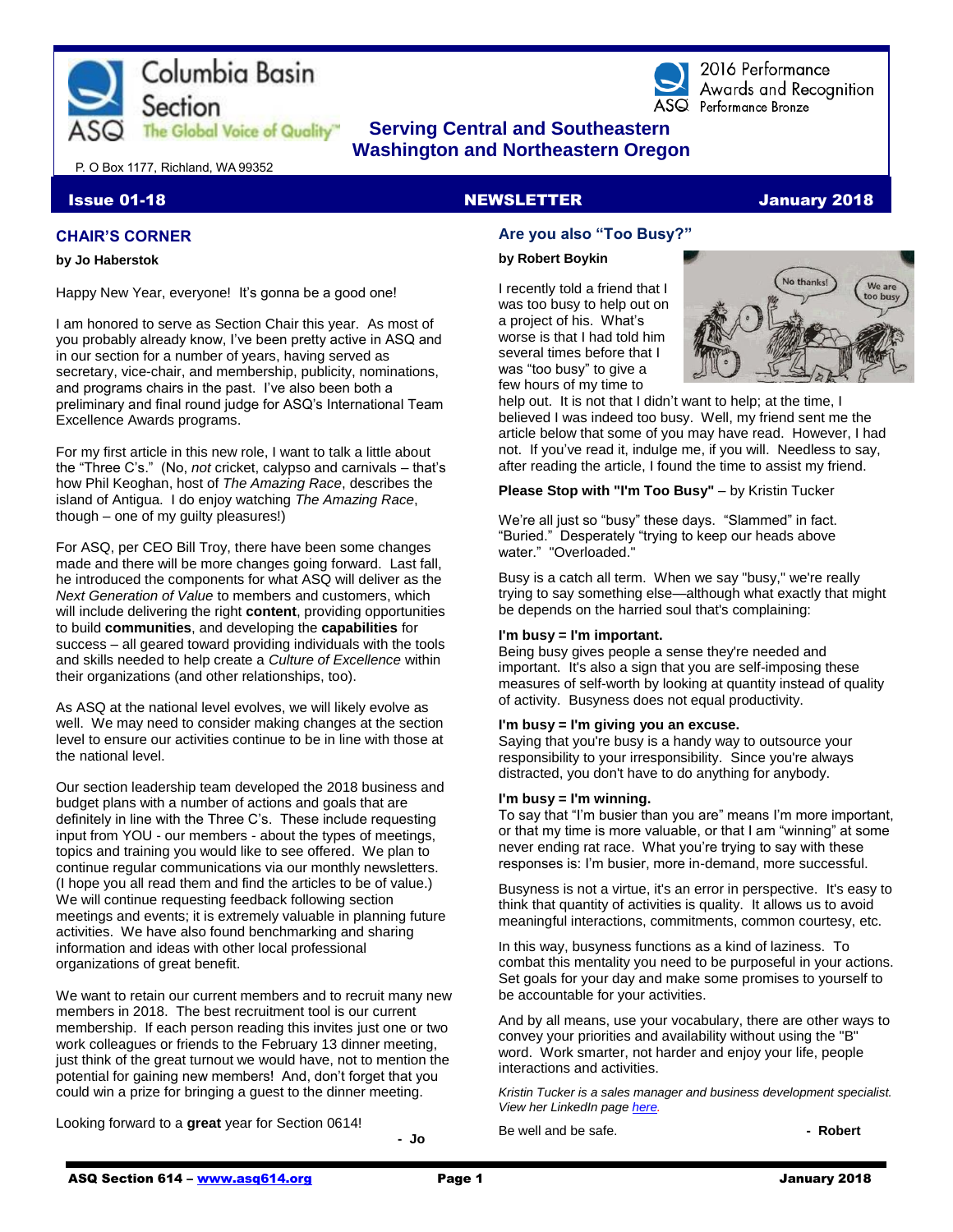

### **February 13, 2018 American Society for Quality Columbia Basin Section 0614**



**Tuesday, February 13, 2018**

#### **LOCATION:**

Shilo Inn 50 Comstock Richland, Washington

**5:30 p.m**. – Check- in, Networking and Appetizers

**6:00 p.m.** – Buffet Dinner

**6:45 p.m.** - Presentation

DINNER BUFFET MENU: The Chef and crew at Northwest Food Craft provide a varied buffet dinner for us at the Shilo Inn. The buffet usually includes two entree choices, plus accompanying vegetable, salad, and dessert.

Your choice of coffee or tea is included with dinner.

#### **Cost:**

\$20 ASQ 0614 members \$25 non members \$5 presentation only

(cash, check or credit card)

Reservations are due February 8. E-mail [0614asq@gmail.com](mailto:0614asq@gmail.com) with your name, phone number, company affiliation, and type of reservation.

Note: No shows will be billed unless cancelled 48 hours in advance.

For more information about our section and other upcoming events: [www.asq614.org/](http://www.asq614.org/)

# **"LIGO: All about the Waves"**



## **Rick Savage LIGO Hanford Observatory**

The Laser Interferometer Gravitational-Wave Observatory (LIGO) Laboratory is the U.S. national facility for gravitational-wave research. The first detections of gravitational waves by LIGO in 2015 opened the field of gravitational-wave astronomy. Funded by the National Science Foundation, LIGO Laboratory's mission is to observe gravitational-wave sources, to operate the LIGO Hanford and Livingston Observatories in support of national and international scientific communities, to carry out research and development for future gravitational-wave detectors, and to carry out scientific education and public outreach related to gravitational wave astronomy.

Gravitational wave detectors like LIGO will answer some outstanding questions related to gravitation and astrophysics, such as:

- Is general relativity the correct theory of gravity?
- How does matter behave under extreme densities and pressures?
- How abundant are stellar-mass black holes?
- What is the central engine driving gamma ray bursts?
- What happens when a massive star collapses?

August 17, 2017, marked the first time scientists directly detected gravitational waves - ripples in space and time - in addition to light from the spectacular collision of two neutron stars. This was the first time a cosmic event was viewed in both gravitational waves and light. The discovery was made using the U.S. based LIGO, the Europe-based Virgo detector, and some 70 ground- and spacebased observatories.

*About the speaker: Rick Savage earned his bachelor's degree in physics and master's and doctoral degrees in electrical engineering at UCLA. He began working as a scientist with the LIGO project at Caltech in 1992 and has been with the LIGO Hanford Observatory since 1997. His roles include improving the sensitivity of interferometers, stabilizing lasers and calibrating detectors.*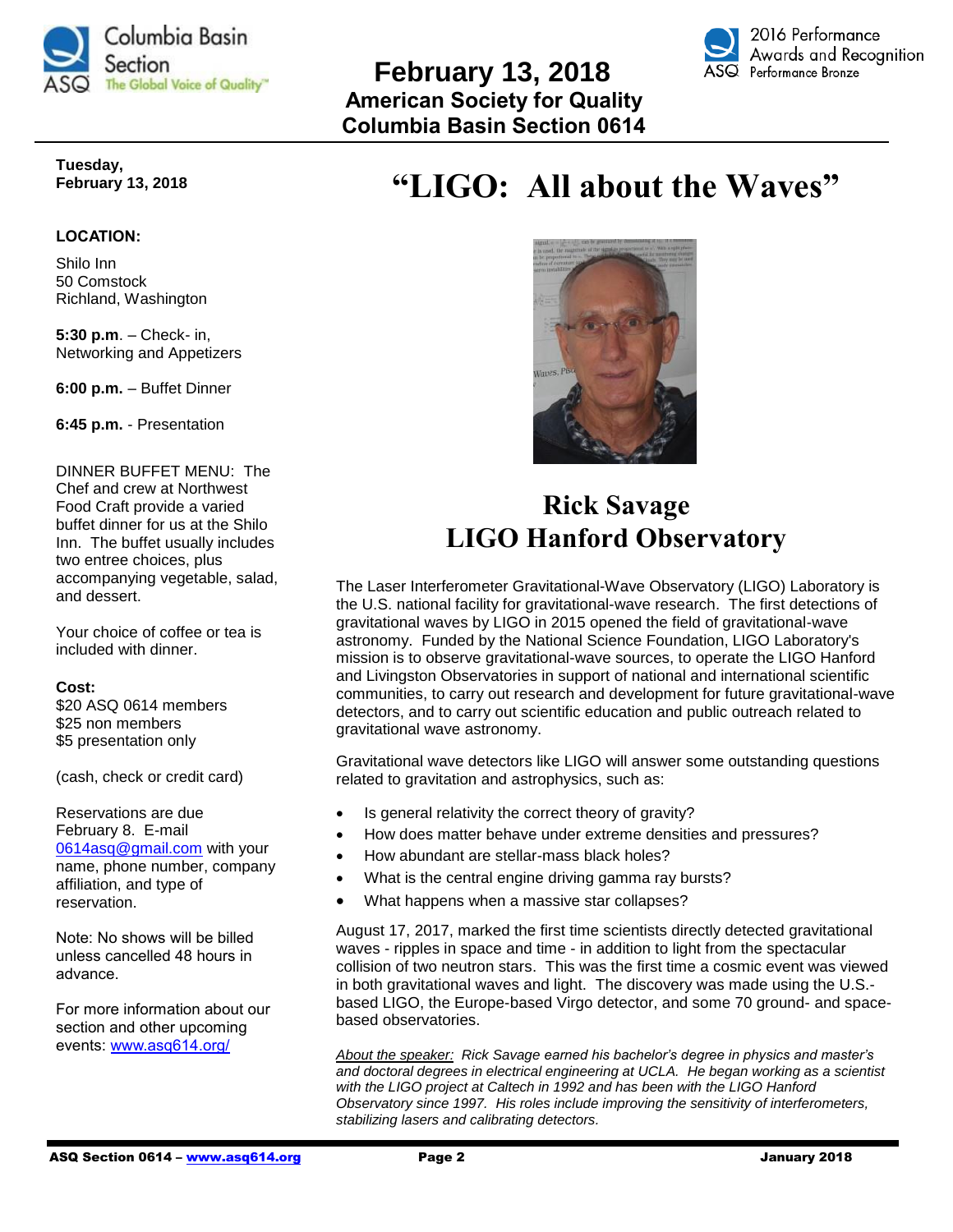#### **WCQI 2018 – GET REGISTERED NOW!**

The theme for this year's World Conference on Quality and Innovation (WCQI) is "The Innovation of You." The act of innovating is defined as "the introduction of new things or methods." Innovation itself is neither a new concept nor a new practice, but the demand for innovation in the workplace has shifted dramatically.

Every year, thousands of quality professionals from around the world gather at the annual conference to network, share ideas, and learn from each other. This year's conference is April 30 through May 2.

And this year's conference is in **Seattle**! Don't miss your opportunity to be part of this event. Registration is now open, with early bird pricing for ASQ members of \$995 if registered by March 17. One-day registrations and group discounts are also offered. Clic[k here](https://asq.org/conferences/wcqi) for more information.

#### **JANUARY MEMBER GIFT – CAREER RESOURCES**

Career moves are all about preparation. The free ASQ member gifts this month include a sampling of their best resources to help with building your professional portfolio or moving toward something new in the future. Included:

- *LinkedIn Best Practices for Quality Professionals* (webcast)
- *The Next Rung* (webcast and article)
- ASQ's 2017 Salary Survey and Quality Progress's Salary **Calculator**
- Career-focused articles and ASQTV episodes on careers and the quality profession

Click [here](http://asq.org/members/leaders/2017/12/january-member-gift-preview.pdf?utm_source=email) to access these resources.

#### **ASQ TV: ISO 9000 AND AUDITS**

ISO 9000 is a set of international standards on quality management and quality assurance. They offer guidance to help organizations ensure their products and services consistently meet customer requirements.

This episode of ASQ**TV** explores the ISO 9000 series, audits, and how you can prepare for both. Click [here](http://videos.asq.org/iso-9000-and-audits?utm_campaign=communications%5Finsider%20%5F01102018&asq.org/?utm_source=email&utm_medium=email) to view it.

Bonus **link** to a presentation delivered for an ASQ section meeting that outlines the reasons for the 2015 revision to the ISO 9001 standard on quality management systems, the changes that users can expect to see, and an implementation strategy.

#### **QUOTE OF THE MONTH**

l, I

"There comes a point in your life when you realize who really matters, who never did, and who always will."

~ Author Unknown

#### **CONGRATS ON CERTIFICATIONS IN 2017**

#### **by Patrick Faulk, Certification Chair**

Congratulations to the following Section 0614 members, who earned new certifications in 2017:

| CSOE         | Warren Brown   |  |
|--------------|----------------|--|
|              | Denise Fast    |  |
|              | Juan Ramos Jr. |  |
| <b>CSSYB</b> | Sarah Kruis    |  |
|              |                |  |

Also, congratulations to the following Section members who renewed their certifications in 2017:

| <b>CSQE</b> | <b>Patrick Faulk</b> |
|-------------|----------------------|
|             | Kent Ozkardesh       |

(If I inadvertently overlooked your certification/recertification this past year, please accept my apologies. Drop me a note and I'll update our information.)

This is a great time to set a goal to earn at least one new certification in 2018. Remember that the electronic exam for each certification is administered six times per year (every other month), over a two-week window. You must apply online at least four weeks before the exam window opens. ASQ offers many resources to prepare for the certification exams, including reference materials and training. For more information check the [ASQ Certification Catalog.](https://asq.org/cert/catalog)

We are lucky this year to have the annual World Conference on Quality and Improvement (WCQI) coming to our own backyard. There will be a special paper administration of all the certification exams on April 29, 2018, at the Conference venue in Seattle. If you're planning to attend the Conference, this may be an ideal opportunity to sit for a certification exam. The application deadline for these exams is March 23, 2018.

If you are interested in earning an ASQ certification or have questions about recertification, contact [me.](mailto:prfaulk@bechtel.com)



#### **CHANGE IS GOOD…YOU GO FIRST**

Deciding to make changes in an organization is easy to do. Getting others to agree, and then actually making the changes, not so easy.

Best-selling author, Mac Anderson

(over 2 million of his books have sold) and Tom Feltenstein, highly successfully marketing consultant to the hospitality industry, have teamed up to write this book about inspiring change in your organization. It includes ideas for removing barriers, encouraging innovation, simplifying messages and measuring results.

For more information and to preview, click [here.](http://www.walkthetalk.com/change-is-goodyou-go-first.html)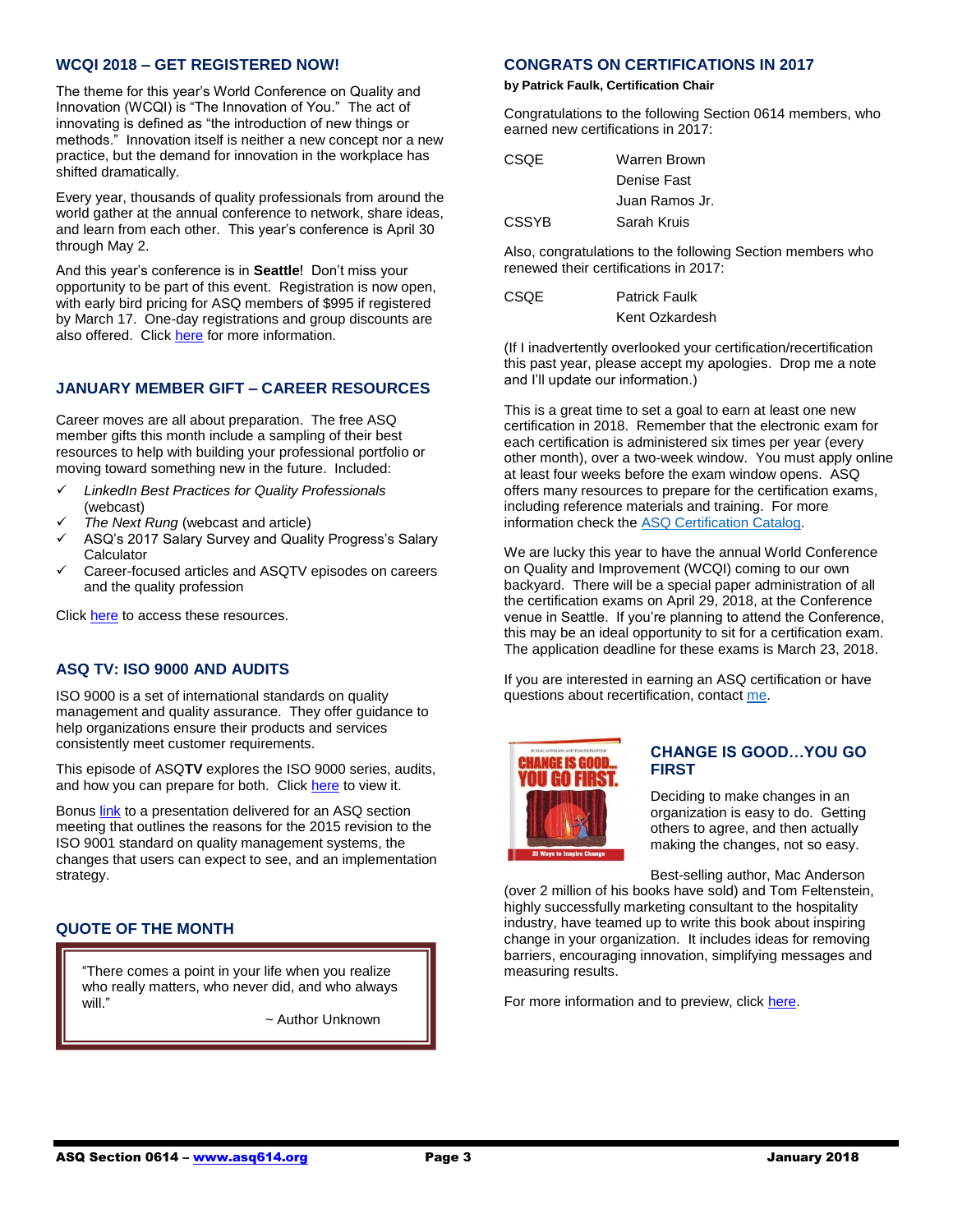#### **INVITE A FRIEND/COLLEAGUE TO THE FEBRUARY 13 DINNER MEETING AND YOU MAY WIN A PRIZE**

Our February meeting should be a really good one! And with our "Invite a Friend/Bring a Guest" program in full swing now, every time you bring a guest to one of our dinner meetings, you will be eligible to win a special prize.

Here's how it works:

- The section member or invited guest must make a reservation before the deadline and must attend the dinner meeting. Be sure that when the RSVP is made, it is noted that the individual is attending as the section member's guest.
- All section members with an invited guest(s) will be entered into the evening's drawing for a \$10 Starbucks gift card.
- There is no limit on the number of guests a section member can invite - each guest will be considered an individual entry into the drawing.
- At the November 2018 dinner meeting, the names of all current members who brought guests during the previous months will be entered into a drawing for a "grand prize" gift card.

Please share the meeting announcement (also posted on our [website\)](http://www.asq614.org/programs/program1802.pdf) with others and invite them to join you for this meeting.

#### **ONLINE WEBINARS OFFERED BY BLUE RIDGE SECTION 1108**

ASQ Blue Ridge Section 1108 is based in Staunton, Virginia, and has been in existence since 1963. They offered their first lunchtime webinar in January of 2016. As interest has grown, they have expanded their offerings and their online meeting account to make them available to even more folks.

ASQ membership is not required to attend, so please share with others who may also be interested. Most webinars are held at lunchtime – Eastern Standard Time (EST). There is no charge for attendance.

Upcoming offerings:

**January 30:** *"Survival of the Fittest: Quality Tools for the Future"*

**February 8:** "*Fix Your Fights: Using Better Conflict Management Skills"*

**February 13:** *"Culture Is EVERYTHING"*

**February 22:** *"Inventive Thinking & Systematic Innovation"*

**February 27:** "*Supplier Social Responsibility"*

For more information and to register for one (or all!) of these webinars, click [here.](http://www.blueridgeasq1108.org/upcoming-events/)

#### **SOFTWARE COURSES OFFERED IN RICHLAND**

Linda Westfall, ASQ Fellow and a past Chair of the ASQ Software Division, will be teaching the following courses in Richland in the near future:

#### *Agile Software Development: A Survey of Methods* **(**Jan 29 & 30)

*Software Peer Reviews and Inspections* **(**Jan 31 & Feb 1)

#### *Software Functional Testing and Test Management* **(**Feb 5-7)

The training will be held at the HAMMER Training Center in Richland. For course descriptions and to register, call 214-732-7668 or click [here.](http://www.westfallteam.com/node/129) Discounts are offered for more than three students from the same organizations taking the same course(s) or for the same student taking multiple courses.

#### **WOMEN IN BUSINESS CONFERENCE**

#### **January 31 in Kennewick**

The Tri-Cities Women in Business Conference is a one-day event that brings together accomplished female leaders, corporate executives, business owners and young professionals to share insights, exchange ideas and empower their careers.

Since the inaugural event in 2012, it has grown to become Eastern Washington's largest career and professional development event for women, boasting three keynote presentations, seminars, workshops and a wine social/networking event at the end of the day. In addition, there will be a number of exhibitor booths.

At the luncheon, ATHENA International will honor two distinguished, business-minded women leaders in the community.

Keynote speakers for this year's conference include:

- Dr. Ana Mari Cause President, University of Washington
- Peggy Vasquez Author, International Speaker & Coach
- Angie Mar Owner & Executive Chef at The Beatrice Inn

The conference will be held at the Three Rivers Convention Center in Kennewick. Cost is \$125 and includes continental breakfast, the luncheon, and all seminars and workshops. For additional details and to register, click [here.](http://www.tricityregionalchamber.com/women-in-business-conference.html)

Has your email address changed? Help us keep you informed of Section 0614 events and information by updating your contact information and email preferences a[t http://www.asq.org/.](http://www.asq.org/) Log in and click "My Account" to update your membership record. You can add or make email, address and phone changes in the "Contact" tab, and then be sure to click on the "email preferences" tab to be sure you are subscribed to receive future Section communications.